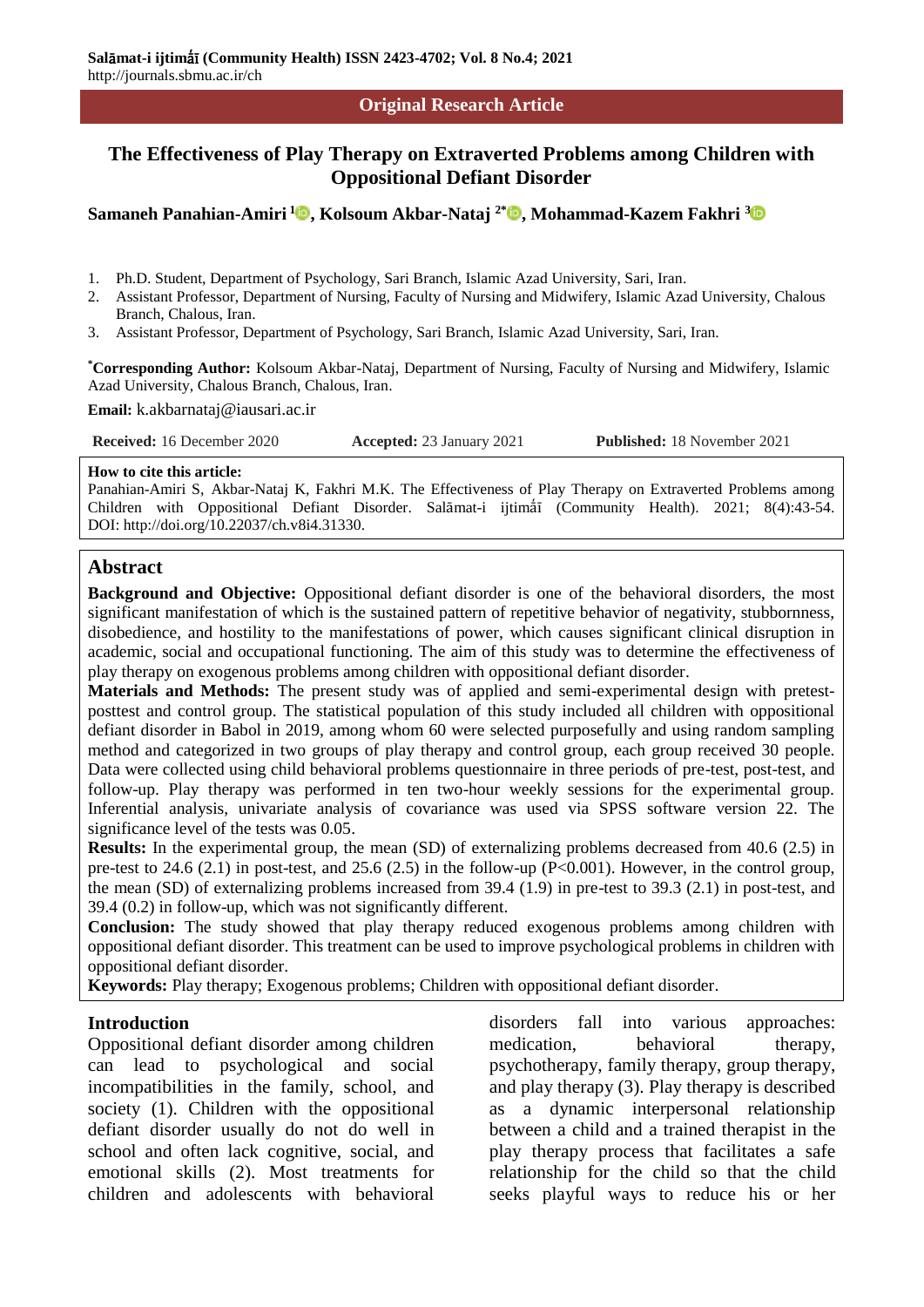emotional disturbances. As the child interacts with the therapist, he or she experiences acceptance, emotional release, reduction of painful effects, reorientation of impulses, and corrected emotional experience. Playing is a means of expression and communication of the child and an essential part of any therapeutic process. Playing connects the child's inner thoughts with his outer world and allows the child to take control of external objects. Playing allows the child to express experiences, thoughts, feelings, and tendencies that threaten him or her (4). Play therapy can be effective in improving children's externalized problems. Childcentered play therapy has a significant effect on anxiety and aggression (5). The aim of this study was to determine the effectiveness of play therapy on exogenous problems among children with the oppositional defiant disorder.

### **Materials and methods**

The present study was of applied and semiexperimental design with pretest-posttest and control group. The statistical population of this study included all children with the oppositional defiant disorder in Babol in 2019, among whom 60 were selected purposefully and using random sampling method and categorized in two groups of play therapy and control group, each group received 30 people. Data were collected using the child behavioral problems questionnaire (6) in three periods of pre-test, post-test, and follow-up. Play therapy was performed in ten two-hour weekly sessions for the experimental group. Inferential analysis, univariate analysis of covariance was used via SPSS software version 22. The significance level of the tests was 0.05.

## **Results**

In the experimental group, the mean (SD) of externalizing problems decreased from 40.6  $(2.5)$  in the pre-test to 24.6  $(2.1)$  in the posttest, and 25.6 (2.5) in the follow-up (P<0.001). However, in the control group, the mean (SD) of externalizing problems increased from 39.4 (1.9) in the pre-test to 39.3 (2.1) in the post-test, and 39.4 (0.2) in follow-up, which was not significantly different.

### **Discussion**

The study showed that in the experimental group, the score of externalized problems increased in the pre-test, post-test, and followup. The results of this study were consistent with other studies  $(5, 7)$ . One of the essential diagnostic symptoms of this disorder is stubbornness and intentional disobedience to parents and other adults (8). In this disorder, there is a clear pattern of hostile and oppositional behaviors towards the authorities, which is not commensurate with the child's level of development and disrupts the child's academic and social performance. In oppositional defiant disorder, conflicting behaviors are much more common in children of the same age than outbursts of anger, irritability, disobedience, and lawless behaviors, but there are no severe aggressive behaviors or severe violations of social norms (9). The prevalence of this disorder is higher in boys before puberty, but after puberty, it is equal in both sexes. In play therapy environment, with therapeutic measures taken about the child's relationships with other people, the child realizes the wrongness of his behavior through the feedback of this treatment, and the treatment process indirectly corrects the undesirable behavior (10).

### **Conclusion**

The study showed that play therapy reduced exogenous problems among children with the oppositional defiant disorder. This treatment can be used to improve psychological problems in children with the oppositional defiant disorder.

### **Acknowledgment**

The authors would like to thank all participants of the study.

## **Conflict of Interest**

None of the authors has any conflict of interest to disclose.

### **Ethical publication statement**

We confirm that we have read the Journal's position on issues involved in ethical publication and affirm that this report is consistent with those guidelines.

**Ethical code:** IR.IAU.CHALUS.REC.1398.040.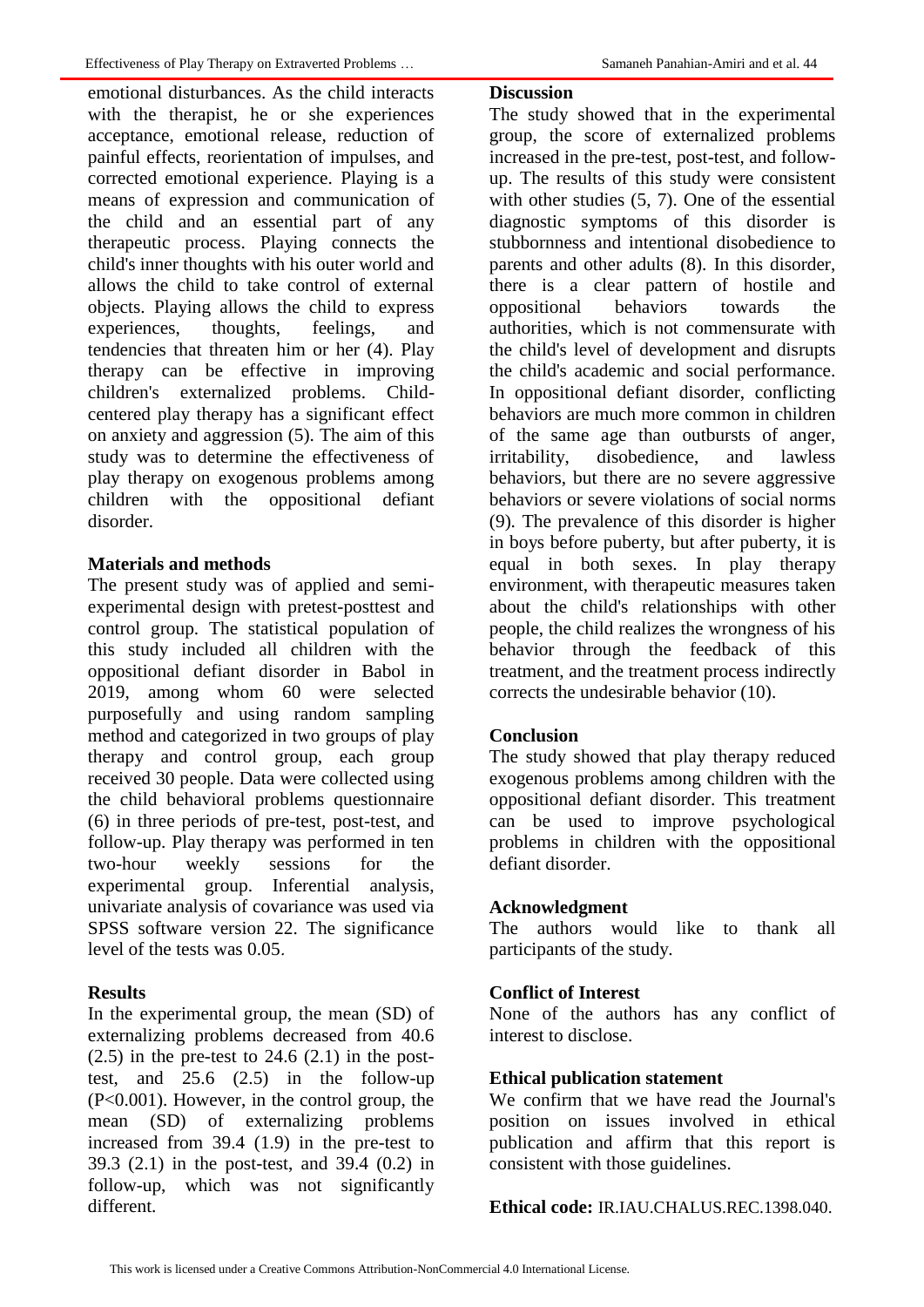#### **REFERENCES**

- 1.Wolpert M, Rutter H. Using flawed, uncertain, proximate and sparse (FUPS) data in the context of complexity: learning from the case of child mental health. BMC medicine. 2018;16(1):82.
- 2. Cavanagh M, Quinn D, Duncan D, Graham T, Balbuena L. Oppositional defiant disorder is better conceptualized as a disorder of emotional regulation. Journal of attention disorders. 2017;21(5):381-9.
- 3. Ceballos PL, Bárcenas Jaimez G, Bratton SC. Considerations for play therapy research with Latino populations. International Journal of Play Therapy. 2020;29(4):213.
- 4. Halfon S. Play profile constructions: An empirical assessment of children's play in psychodynamic play therapy. Journal of Infant, Child, and Adolescent Psychotherapy. 2017;16(3):219-33.
- 5. Stulmaker HL, Ray DC. Child-centered play therapy with young children who are anxious: A controlled trial. Children and Youth Services Review. 2015;57:127-33.
- 6. Morshed N, Davoodi I, Babamiri M. Effectiveness of group play therapy on symptoms of oppositional defiant among children. J Educ Community Health. 2015;2(3):12-8.
- 7. Ray DC, Stulmaker HL, Lee KR, Silverman WK. Child-centered play therapy and impairment: Exploring relationships and constructs. International Journal of Play Therapy. 2013;22(1):13.
- 8. Christenson JD, Crane DR, Malloy J, Parker S. The cost of oppositional defiant disorder and disruptive behavior: A review of the literature. Journal of Child and Family Studies. 2016;25(9):2649-58.
- 9. Waldman ID, Rowe R, Boylan K, Burke JD. External validation of a bifactor model of oppositional defiant disorder. Molecular psychiatry. 2018;1(2):1-12.
- 10. Schoorl J, van Rijn S, de Wied M, Van Goozen S, Swaab H. Boys with oppositional defiant disorder/conduct disorder show impaired adaptation during stress: An executive functioning study. Child Psychiatry & Human Development. 2018; 49(2):298-307.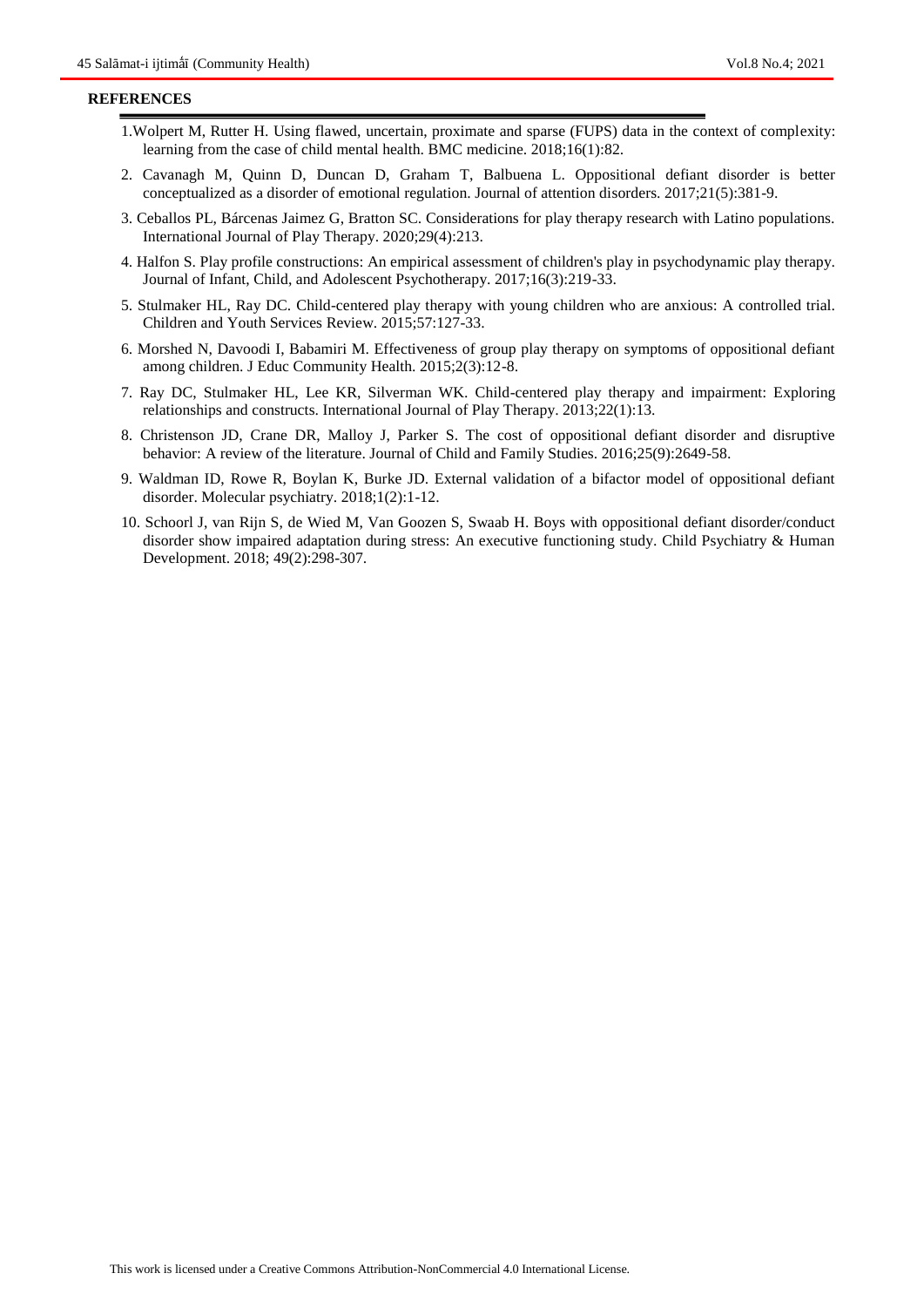مقاله اصیل **| سلامت اجتماعی،** دوره هشتمم، شماره ۴، پاییز ۱۴۰۰، صفحات ۴۳ تا ۵۴ <mark>chttp://journals.sbmu.ac.ir/ch</mark> م

**اثربخشی بازی درمانی بر مشکالت برونسازی شده کودکان مبتال به اختالل نافرمانی مقابلهجویانه**

سمانه پناهیان امیری<sup>، @</sup>، کلثوم اکبر نتاج <sup>۲</sup>\* ©، محمدکاظم فخری <sup>۳</sup>

.1دانشجوی دکتری، گروه روانشناسی، واحد ساری، دانشگاه آزاد اسالمی، ساری، ایران. .2استادیار، گروه پرستاری، دانشکده پرستاری و مامایی، دانشگاه آزاد اسالمی واحد چالوس، چالوس، ایران. .3استادیار، گروه روانشناسی، واحد ساری، دانشگاه آزاد اسالمی، ساری، ایران.

**\* نویسنده مسئول:** کلثوم اکبر نتاج، گروه پرستاری، دانشکده پرستاری و مامایی، دانشگاه آزاد اسالمی واحد چالوس، چالوس، ایران. **Email** k.akbarnataj@iausari.ac.ir

تاریخ دریافت: دی 1399 تاریخ پذیرش: بهمن 1399

**چکیده**

**زمینه و هدف:** اختالل نافرمانی مقابله جویانه یکی از اختاللهای رفتاری است که مهم ترین آن الگوی پایدار رفتار تکراری منفیگرایی، لجبازی، نافرمانی و خصومت در برابر مظاهر قدرت است که باعث اختالل قابل مالحظه بالینی در کنشوری تحصیلی، اجتماعی و شغلی فرد می شود. هدف پژوهش حاضر، تعیین اثربخشی بازیدرمانی بر مشکالت برونسازی شده کودکان مبتال به اختالل نافرمانی مقابلهجویانه بود.

**روش و مواد:** پژوهش حاضر از نوع طرحهای کاربردی و نیمهآزمایشی از نوع پیشآزمون-پسآزمون همراه با گروه گواه بود. جامعه آماری این پژوهش شامل تمامی کودکان مبتال به اختالل نافرمانی مقابلهجویانه شهر بابل در سال 1398 که از بین آن ها 60 نفر به صورت هدفمند انتخاب شدند و به طور تصادفی در دو گروه بازیدرمانی و گروه گواه، هر گروه 30 نفر گماشته شدند. دادهها با استفاده از پرسشنامه مشکالت رفتاری کودك در سه دوره زمانی پیشآزمون، پس آزمون و پیگیری به دست آمد. بازی درمانی در ده جلسه و به مدت دو ساعت به صورت هفتگی برای گروه آزمایش اجرا شد. در راستای تحلیل استنباطی از روش تحلیل کوواریانس تکمتغیره استفاده شد که با نرمافزار -22SPSS به اجرا در آمد. سطح معناداری آزمونها 0/05 در نظر گرفته شد.

**یافته ها:** میانگین )انحراف معیار( سن در گروه آزمایش )1/8( 9/1 و گروه گواه برابر با )1/9( 9/8 سال بود. در گروه آزمایش میانگین (انحراف معیار) مشکلات برون سازی شده از (۲/۵) ۴۰/۶ در پیش آزمون به (۲/۱) ۲۴/۶ در پس آزمون و (۲/۵) ۲۵/۶ در پیگیری کاهش یافت (P<۰/۰۰۱). اما در گروه گواه آزمایش میانگین (انحراف معیار) مشکلات برون سازی شده از (۱/۹) ۳۹/۴ در پیش آزمون به (۲/۱) ۳۹/۳ در پس آزمون و (۲) ۳۹/۴ در پیگیری رسید که تفاوتی نداشت.

**نتیجهگیری:** مطالعه نشان داد که بازیدرمانی موجب کاهش مشکالت برونسازی شده کودکان مبتال به اختالل نافرمانی مقابلهجویانه شد و میتوان از این درمان در جهت بهبود مشکالت روانشناختی کودکان مبتال به اختالل نافرمانی مقابله جویانه استفاده کرد.

**واژگان کلیدی**: بازیدرمانی، مشکالت برونسازی شده، کودکان مبتال به اختالل نافرمانی مقابلهجویانه.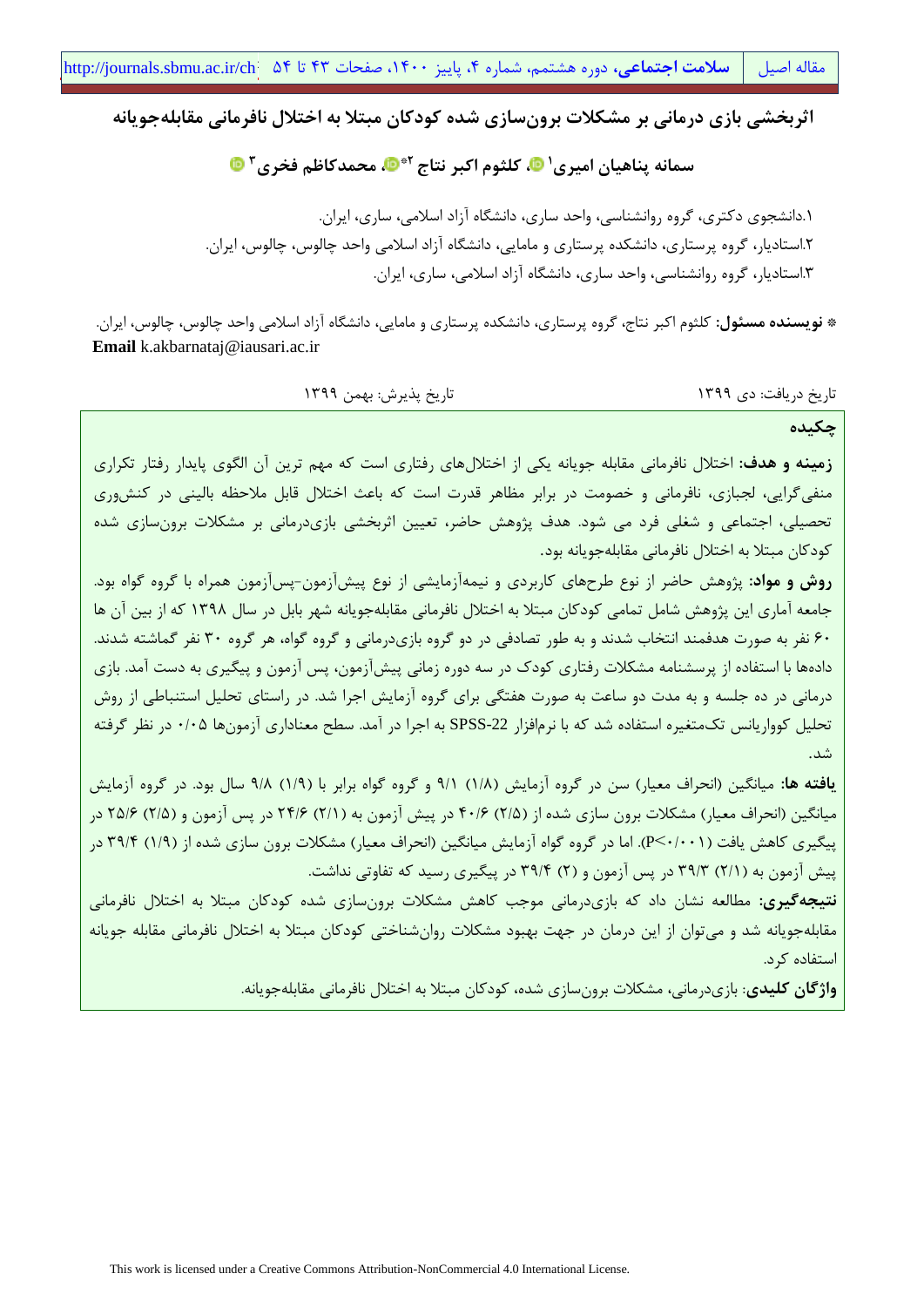**مقدمه**

سالمت کودکان و نوجوانان در هر جامعهای اهمیت ویژهای دارد و توجه به بهداشت روانی آنها، باعث میشود تا از نظر روانی و جسمی سالم باشند و بتوانند نقش های اجتماعی خود را بهتر ایفا کنند (۱). وقتی سلامت روان کودک به خطر می افتد، بر رشد و عملکرد کودك تأثیر منفی زیادی میگذارد. اختاللهای رفتاری کودکان، اختاللهای ناتوان کنندهای هستند که برای معلمان، خانواده و خود کودك مشکالت بسیاری ایجاد میکنند و با بسیاری از مسائل اجتماعی همراهاند )2(. در این راستا، شناخت صحیح ابعاد مختلف روانی کودك حائز اهمیت است. در سالهای اخیر میزان شیوع اختالالت عاطفی-رفتاری رو به افزایش است و در ایران، مطالعات مختلف به میزان 7/2 تا 12/3 درصدی این اختالل اشاره نمودهاند )3(. از آنجا که الگوهای رفتاری در بزرگسالی دشوارتر تغییر میکند، تشخیص هر چه زودتر مشکالت سالمت روان در کودکی یکی از موارد پیشگیری اولیه است )4(.

یکی از شایعترین اختالالت دوران کودکی، اختالل نافرمانی مقابلهجویانه است که یکی از علل رایج ارجاع کودکان به کلینیکهای روانشناسی میباشد. نافرمانی مقابلهجویانه کودك میتواند باعث بروز ناسازگاریهای روانی و اجتماعی کودك در خانواده، مدرسه و اجتماعی گردد )5(. براساس تعریف متن تجدیدنظر شده در پنجمین راهنمای تشخیصی و آماری اختالالت روانی، »اختالل نافرمانی مقابلهجویانه یک الگوی پایدار خلق خشمگین، تحریکپذیر، رفتار جر و بحث مقابلهای یا تالفیجویانه است« )6(. این گونه رفتارها دست کم با چهار عالمت و در طول بیش از شش ماه ادامه دارد و در تعامل با دست کم یک نفر غیر از خواهر و برادر فرد بروز میکند. این گونه رفتارها شامل: خلق خشمگین، بحث با مراجع قدرت، سرباز زدن از قواعد، ناراحتی عمدی دیگران میباشد )7(.

در کودکان و نوجوانان، اختالل نافرمانی مقابلهجویانه در خانوادههایی شایع است که در آنها مراقبت از کودك به دلیل جایگزینی پیاپی مراقبهای مختلف ازهمگسیخته است یا در خانوادههایی که امور مراقبت از کودك به شیوهای خشن، ناپایدار یا توأم با غفلت صورت می گیرد (٨). میزان اختلال نافرمانی مقابلهجویانه ممکن است بسته به سن و جنس کودک متفاوت باشد و شیوع آن در پسرها بیشتر از دخترها است. اولین عالئم اختالل نافرمانی مقابلهجویانه غالبا در طول سالهای پیش از دبستان و به ندرت دیرتر از اوایل نوجوانی پدیدار میشود و تظاهرات این اختالل در طول رشد ثابت به نظر میرسد. پژوهشهای سببشناسی نیز علت اختالل را ترکیبی از ویژگیها و گرایش های ژنتیکی یا زیستشناسی کودکان و شیوههای محیط و فرزندپروری خشن، ناپایدار و توأم با غفلت عنوان میکنند (۹). کودکان با اختلال نافرمانی مقابلهجویانه، معمولا در مدرسه پیشرفت خوبی ندارند و عمدتا فاقد مهارتهای شناختی، اجتماعی و عاطفی هستند. پیشآگهی این اختالل نامطلوب بوده و اختالل نافرمانی مقابلهجویانه اغلب مقدم بر شکلگیری اختالل سلوك است. و در معرض خطر باالی بزهکاری نوجوانی، رفتار ضداجتماعی و اختالالت خلقی هستند )10(.

یکی از مشکالتی که دانش آموزان با اختالل یادگیری خاص با آن مواجه میشوند و میتواند تحت تأثیر بازی درمانی قرار بگیرد، اختاللهای برونی سازی شده کودکان است که مواردی مانند پرخاشگری، نادیده گرفتن قوانین و رفتارهای مقابله و مخالفت را شامل میشود )11(. اختالل های برونی سازی شده کودکان از جمله اختاللهای دوران کودکی است که محتوای اصلی آنها را رفتارهای ضد اجتماعی و تضادورزانه تشکیل میدهند که بر اساس طبقهبندی ابعادی، با اصطالح اختاللهای برونی سازی شده نام گذاری شده اند. این نوع مشکالت در طبقه بندی مقولهای انجمن روان پزشکی آمریکا به سه اختالل تضادورزی جسورانه، اختالل رفتار هنجاری و اختالل نارسایی توجه و فزون کنشی تقسیم میشوند. اختاللهای برونی سازی شده، الگوهای رفتاری سازشنایافته کودکان در موقعیتهای مختلف هستند که مشکالتی برای اطرافیان ایجاد میکنند )12(. در این اختالل ها، که اختالل های رفتاری نیز نامیده میشوند، مشکالت رفتاری کودك که ناشی از ضعف مهارگری اوست، به تعارض بین کودك با بافت اجتماعی منجر میشود و شامل دو نشانگان رفتاری نادیده گرفتن قواعد و رفتار پرخاشگرانه است. این اختاللها در کودکان بیش از سایر اختاللها مشاهده میشوند. دلیل نامگذاری نشانگان برونی سازی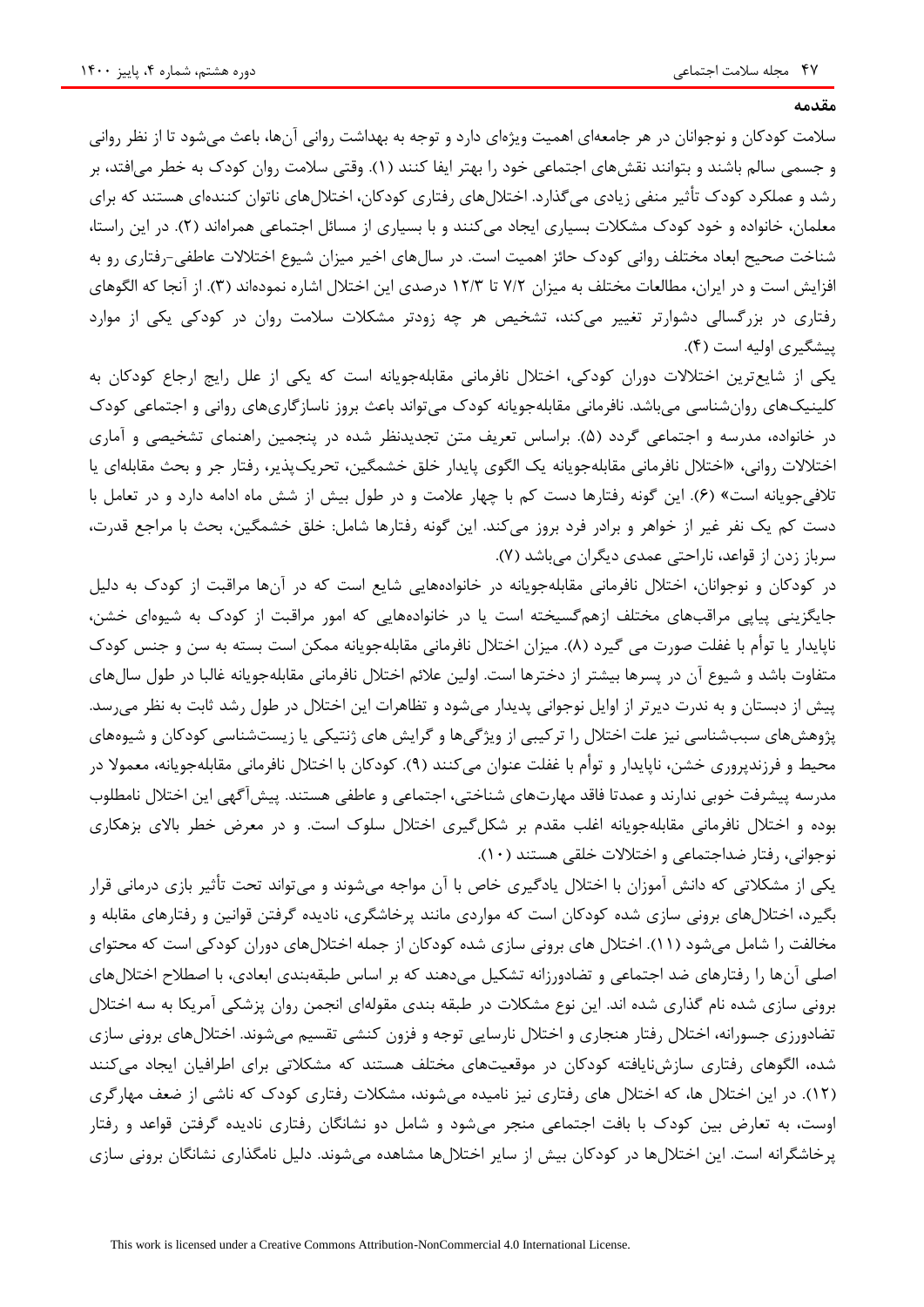شده این است که مشکالتی را شامل میشود که اساساً مستلزم تعارض با دیگران است. به بیان دیگر به مشکالت فرد با دیگران ارتباط دارد )13(.

با توجه به سببشناسی و نقش عوامل محیطی و خانواده در بروز اختالالت نافرمانی مقابلهجویانه، ناسازگاری اجتماعی کودك میتواند ناشی از شرایط موجود در محیط خانه، فرزندپروری خشن یا توأم با غفلت باشد که در این میان روشهای درمانی برای مواجهه با مشکالت رفتاری، شناختی و هیجانی کودکان مبتال به اختالالت مذکور به کار گرفته شده است و روش بازی درمانی به منزله آنکه خانواده نخستین مکان شکلگیری رابطههای رفتاری و هیجانی کودك میباشد، اهمیت بسزایی دارد )14(. اغلب درمانهایی که در مورد کودکان و نوجوانان با اختالل رفتاری صورت میگیرد، در چارچوب رویکردهای گوناگونی قرار دارند: دارودرمانی، رفتاردرمانی، رواندرمانی، خانوادهدرمانی، گروهدرمانی و بازی درمانی (۱۵). بازی درمانی به عنوان یک ارتباط بین فردی پویا بین کودك و یک درمانگر آموزشدیده در فرایند بازی درمانی توصیف میشود که رشد یک ارتباط امن را برای کودك تسهیل میکند تا کودك از طریق بازی، در جستوجوی راههایی برای کاهش آشفتگیهای هیجانی خود باشد به طوری که کودك در طی تعامل با درمانگر، پذیرش، تخلیه هیجانی، کاهش اثرات رنجآور، جهتدهی مجدد تکانهها و تجربه هیجانی تصحیح شده را تجربه میکند. بازی وسیله بیان و ارتباط کودك است و به عقیدهی برخی از پژوهشگران بخش مهمی از هر فرایند درمانگری را تشکیل میدهد. بازی، افکار درونی کودك را با دنیای خارجی او ارتباط میدهد و باعث میشود که کودك بتواند اشیای خارجی را تحت کنترل خود درآورد. بازی به کودك اجازه میدهد تا تجربیات، افکار، احساسات و تمایالتی را که برای وی تهدیدکننده هستند، نشان دهد )16(.

بازی درمانی میتواند در بهبود مشکالت برونسازی شده کودکان مؤثر باشد. Ray & Stulmaker در پژوهش خود به این نتیجه دست یافتند که بازیدرمانی کودكمحور بر اضطراب و پرخاشگری تأثیر به سزایی دارد )17(. Ray و همکاران در پژوهش خود به این نتیجه دست یافتند که بازیدرمانی بر مشکالت عاطفی و رفتاری مؤثر بود )18(. نتایج پژوهش آریاپوران و اسکندری نشان داد بازی درمانی گروهی بر عالیم نافرمانی مقابلهای و اختالل رفتار در کودکان 6 تا 3 ساله دارای عالئم بیشفعالی-کاستی توجه مؤثر بود )19(. همچنین نتایج پژوهش صفری و همکاران نشان داد بازی درمانی با رویکرد شناختی- رفتاری بر کاهش نشانههای اختالل نافرمانی مقابلهای در دانش آموزان مؤثر بود )20(.

از آنجایی که اختالل نافرمانی مقابلهجویانه در کودکان یکی از اختالالت شایع روانپزشکی در دوران کودکی به شمار میرود و با الگوی رفتاری تکراری منفیگرایی، خصومت و نافرمانی همراه است، توجه به مشکالت رفتاری در کودکان دارای مشکالت برونسازی شده بسیار حایز اهمیت است. این اختالل باعث ایجاد موانع و مشکالتی در آموزش، زندگی خانوادگی، بلوغ و شرایط اجتماعی کودکان در آینده میشود، بنابراین توجه به مشکالت رفتاری در این کودکان میتواند راهنمای پژوهشگران و درمانگران در این زمینه باشد. انجام مداخالت روانشناختی از جمله بازی درمانی در کاهش عالیم این اختالل و مشکالت رفتاری مرتبط با آن جهت جلوگیری از اثرات منفیای که این نوع از بیماری در بزرگسالی به ارمغان میآورد، میتواند مهم و مؤثر واقع شود. با توجه به ناتوانکننده بودن اختالل نافرمانی مقابلهجویانه و مشکالت رفتاری مرتبط با آن و کمبود پژوهش در زمینه تأثیر بازی درمانی بر مشکالت رفتاری مرتبط با اختالل نافرمانی مقابلهجویانه پژوهش در این خصوص موجب افزایش دانش موجود خواهد شد. هدف از انجام این پژوهش تعیین اثربخشی بازیدرمانی بر مشکالت برونسازی شده کودکان مبتال به اختالل نافرمانی مقابلهجویانه بود.

## **روش و مواد**

پژوهش حاضر از نوع کاربردی و نیمهآزمایشی با طرح پیشآزمون-پسآزمون و پیگیری دو ماهه با گروه گواه بود. جامعه آماری این پژوهش شامل تمامی کودکان مبتال به اختالل نافرمانی مقابلهجویانه شهر بابل در سال 1398 بود که از بین آنها 60 نفر به صورت هدفمند انتخاب شدند و با استفاده از روش تصادفی در دو گروه بازی درمانی و گروه گواه، هر گروه 30 نفر گماشته شدند. مالك انتخاب تعداد افراد نمونه بر اساس اندازه اثر ،0/25 آلفای 0/05 و توان 0/80 در دو گروه، حداقل تعداد نمونه برای دستیابی به توان مورد نظر، 30 نفر در هر گروه جمعاً 60 نفر به دست آمد. در این پژوهش، شرکتکنندگان از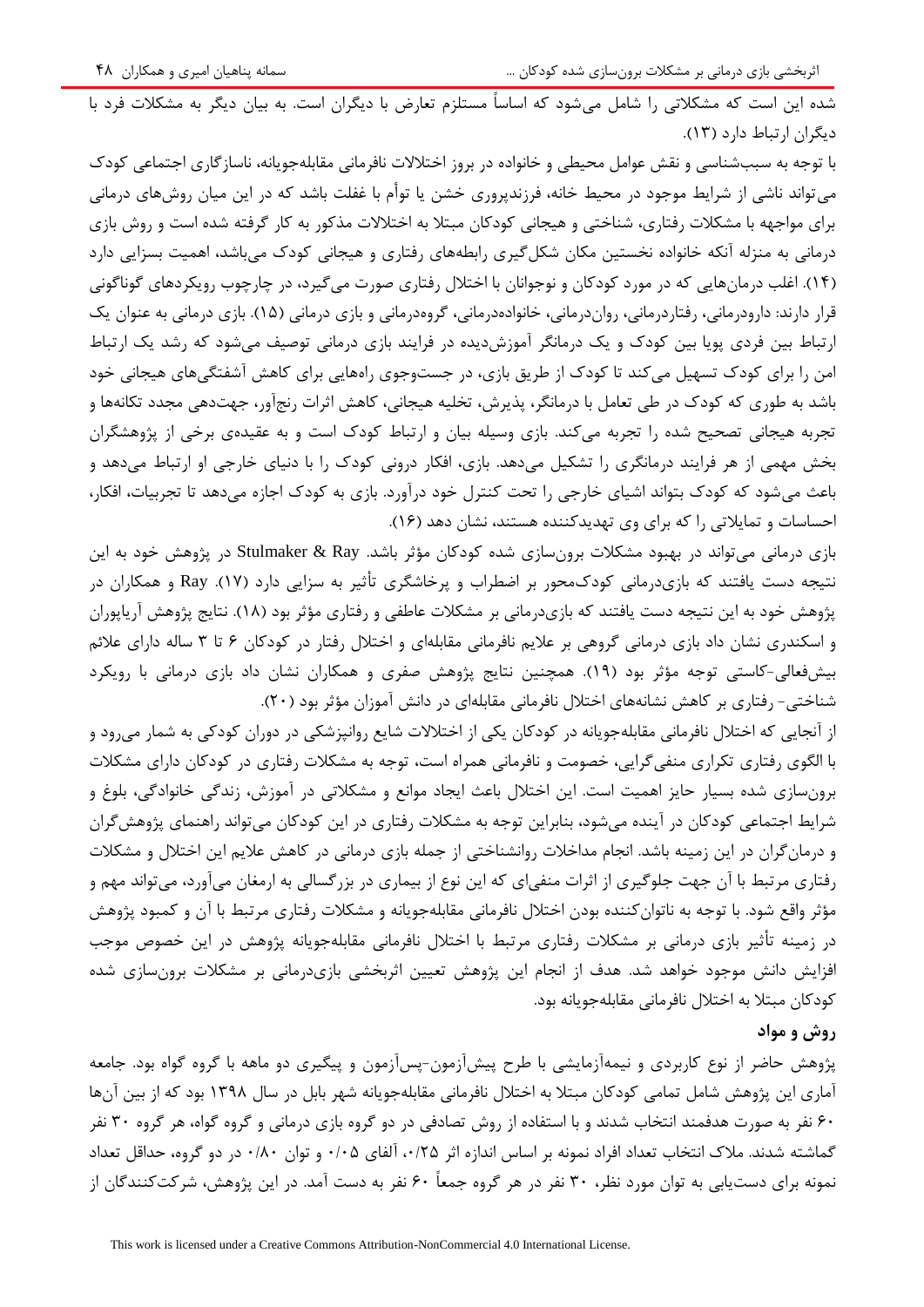بین کودکان مبتال به اختالل نافرمانی مقابلهجویانه که همراه با والدین شان به مراکز مشاوره شهر بابل مراجعهکرده بود، انتخاب شدند و جلسات بازی درمانی نیز در مراکز مشاوره شهر بابل انجام شده است. مالك های ورود به پژوهش شامل: دامنه سنی 6 تا 12 سال، کودکان مبتال به اختالل نافرمانی مقابله جویانه که براساس مصاحبه بالینی و پرسشنامه تشخیص داده شدهاند، رضایت و عالقهمندی افراد انتخاب شده به شرکت در مطالعه و نداشتن سابقه نقص جسمی بود. مالكهای خروج شامل غیبت بیش از دو جلسه، اعالم عدم رضایت جهت ادامه همکاری توسط کودك یا والدین، پاسخ ناقص به پرسشنامه ها و داشتن سابقه یکی از بیماریهای اسکلتی-عضالنی، بینایی، شنوایی بود.

مالحظات اخالقی پژوهش حاضر به شرح ذیل بودند: از والدین یا سرپرست کودك رضایت آگاهانه کسب شد. قبل از اجرا، هدف از انجام پژوهش و سایر شرایط برای والدین شرکتکنندگان تشریح شد، مانند اینکه شرکت در پژوهش کامالً اختیاری است و عدم مشارکت، تأثیری بر روند مراقبت بهداشتی آنها نخواهد داشت و اطالعات نیز نزد پژوهشگر محرمانه باقی خواهد ماند. عالوه بر این اطالعات در مورد تحقیق و محرمانه بودن به کودکان توضیح داده شد و حق انتخاب و ترك مداخله در هر زمان که خواستند به آنها داده شد. به منظور رعایت حریم خصوصی، نام و نام خانوادگی شرکتکنندگان ثبت نشد. همچنین پس از پایان پژوهش، برای افراد حاضر در گروه گواه نیز بازی درمانی به اجرا در آمد. همه پرسشنامهها توسط والدین تکمیل و ثبت گردید.

پس از طی کردن مراحل اداری و دریافت مجوز و پس از اخذ رضایت مشارکتکنندگان یعنی والدین کودکان و انتخاب نمونه ابتدا پیشآزمون اجرا شد. سپس در گروه آزمایش، هر یک از کودکان به مدت 10 جلسه و به مدت دو ساعت طی دو ماه، تحت آموزش بازیدرمانی قرار گرفتند. در حالی که گروه گواه هیچگونه مداخله ای دریافت نکرد. پس از اتمام مداخله بر روی هر دو گروه پسآزمون اجرا شد. پیگیری پس از دو ماه انجام شد. پاسخگویی به سواالت پرسشنامهها توسط والدین کودکان انجام شد. دستورالعمل جلسات بازیدرمانی براساس کتابهای بازی درمانی Knell( 22 )به صورت یک بسته منظم برنامهریزی و اجرا شد. برنامه و محتوای جلسات در جدول شماره 1 آمده است. ابزار گردآوری داده پرسشنامه مشکالت رفتاری کودك بود.

**پرسشنامه مشکالت رفتاری کودك:** این سیاهه را باید والدین و یا فردی که سرپرستی کودك را بر عهده دارد و از او مراقبت می کند و یا هر کسی که با کودك در محیط های شبه خانوادگی برخورد دارد و او را کامال میشناسد، تکمیل کند. پاسخ دهنده، ابتدا تعدادی سؤال را که شایستگیهای (توانمندی های) کودک را میسنجند و همچنین تعدادی سئوال باز-پاسخ را که به بیماریها و ناتوانیهای کودك مربوط میشوند و عمدهترین نگرانی پاسخدهنده را در ارتباط با کودك و همچنین نظر او را نسبت به بهترین ویژگیها و خصوصیات کودك جویا میشوند، تکمیل میکند. در ادامة این فرم، پاسخ دهنده، مشکالت عاطفی، رفتاری و اجتماعی کودك را درجهبندی میکند. تعداد این سؤاالت 113 سؤال است و پاسخدهنده در مقیاس سه درجهای لیکرتی براساس وضعیت کودك در شش ماه گذشته، هر سؤال را به صورت 0 = نادرست؛ 1 = تا حدی یا گاهی درست؛ و 2 = کامال یا غالبا درست، درجهبندی میکند. اگر حالت یا نشانه مورد نظر در شش ماه گذشته در فرد وجود نداشت، نمره صفر، اگر تا حدودی یا برخی از اوقات وجود داشت نمره یک و اگر کامال وجود داشت نمره دو تعلق میگیرد. مولفههای این ابزار عبارتند از: کل مولفهها به دو دسته کلی تقسیم میشوند: مشکالت درونیسازی شده )مشکالت جسمانی، گوشهگیری/ افسردگی، اضطراب/ افسردگی) و مشکلات برونیسازی شده (رفتارهای قانونشکنی و رفتار پرخاشگرانه). کسب نمرات بالاتر در این پرسشنامه به معنای وجود مشکلات رفتاری بیشتر در کودک است. دامنه ضرایب همسانی درونی این پرسشنامه بین 0/63 تا 0/95 متغیر میباشد. ثبات زمانی این پرسشنامه نیز با استفاده از روش باز آزمایی با یک فاصله زمانی 5 تا 8 هفته بررسی شد و دامنه صرایب ثبات زمانی از 0/32 تا 0/67 به دست آمد )21(. ضریب همسانی درونی این پرسشنامه به روش آلفای کرونباخ، 0/88 به دست آمد.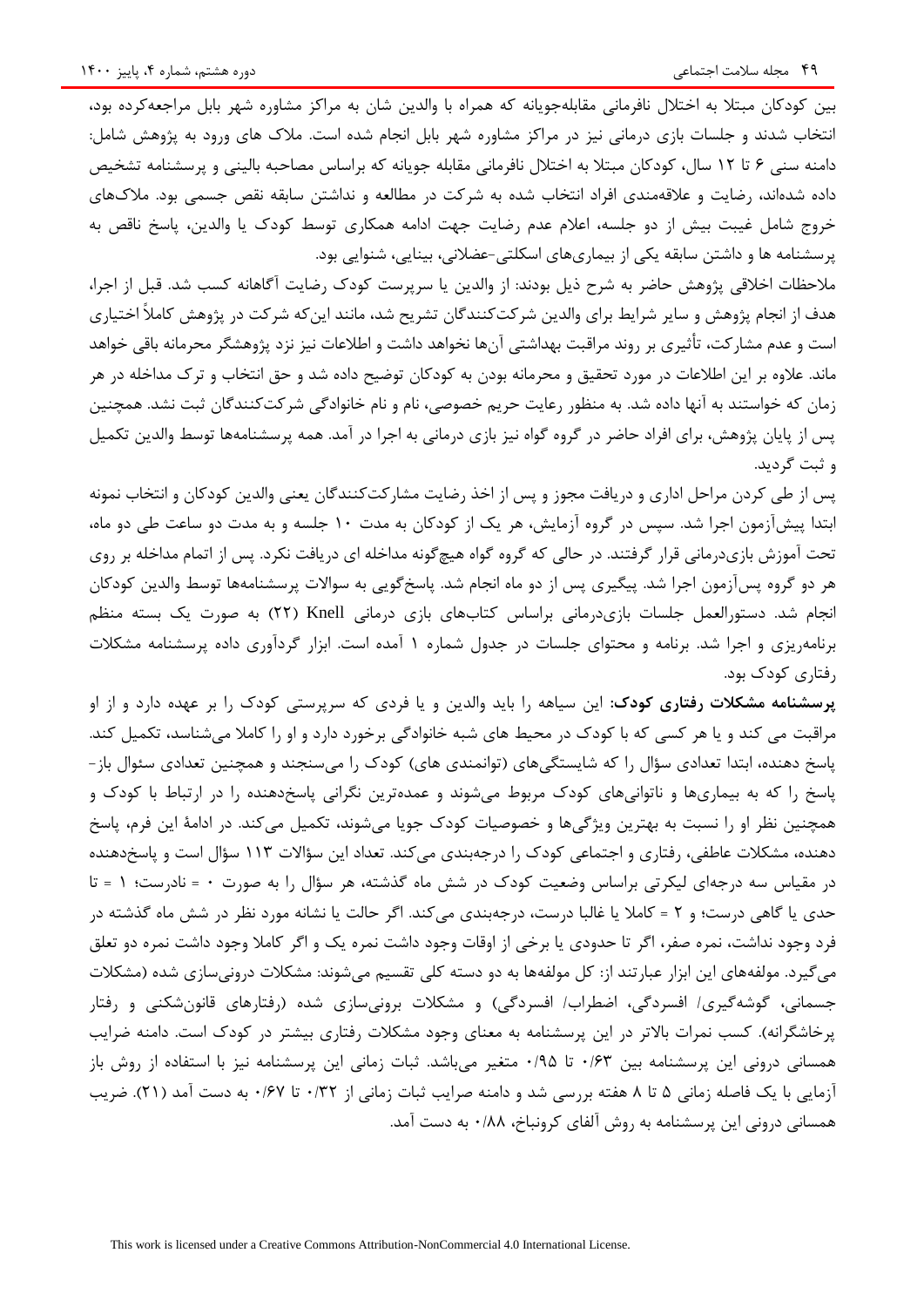| ابزار                                      | محتوا                                                                     | جلسات |
|--------------------------------------------|---------------------------------------------------------------------------|-------|
| تخته توازن                                 | تشخیص سطح کارکردی کودکان، آشنایی کودکان با یکدیگر، تقویت ارتباط           | اول   |
|                                            | اعضا، پیشرفت توازن و ثبات، افزایش سطح آگاهی فضایی، افزایش هماهنگی         |       |
|                                            | چشم و دست- چشم و پا، افزایش آگاهی جنبشی و لمسی                            |       |
| بازی ردیابی تیله بر روی سطح شیبدار         | یادگیری مهارتهای جدید و ارتباط بهنجار، کسب اطلاعات در مورد خود و          | دوم   |
|                                            | مشکلات خود، پیشرفت توانایی تعقیب چشمی، پیشرفت وضعیت جانبی و               |       |
|                                            | جهتیابی، توانایی تمیز و رمزگشایی بینایی، هماهنگی چشم و دست                |       |
| بازى تاير                                  | تخلیه انرژی و کمتر شدن رفتار تکانشی، پیشرفت هماهنگی و چالاکی،             | سوم   |
|                                            | هماهنگی چشم و دست- چشم و پا                                               |       |
| بازي پيچ و مهره                            | تمرکز درمان بر خودکنترلی، افزایش دقت و تمرکز و تقویت انگشتان دست          | چهارم |
| بازي نردبان-گام زدن                        | آموزش راهکارهایی در مورد شیوههای برخورد با مردم، آموزش مهارتهایی          | پنجم  |
|                                            | برای عملکرد روزانه دانشآموز، پیشرفت ادراک بینایی تصویر و زمینه، تشخیص     |       |
|                                            | تفاوتها و شباهتها، پیشرفت الگوهای نقل و انتقال در هماهنگی چشم و پا        |       |
| بازی پلانجر (با پریدن اشیا مورد نظر را     | کودک اهمیت میزان موفقیت در اجرای یک تکلیف را در مییابد، افزایش            | ششم   |
| لمس مىكند)                                 | هماهنگی چشم و دست، رشد خودپنداره و کمک به کودک در پریدن از زمین           |       |
| بازی خم شدن (دست و پای مورد نظر را باید بر | پیشرفت هماهنگی حرکات دست و تعادل، پیشرفت تصور بدنی و تنآگاهی،             | هفتم  |
| روی اشکال هندسی گفته شده قرار دهد)         | پیشرفت مهارتهای توالی، تداعی و تمیز شنیداری                               |       |
| بازی تنگرام (تصویر نشان داده شده و فرد با  | شناختهای خود را شناسایی کنند، کمک به شناسایی تحریفهای شناختی و            | هشتم  |
| کمک حافظه بینایی باید تصویر را تکمیل کند)  | جایگزینی تفکر سازگارانه با تفکر ناسازگارانه                               |       |
| بازی پرتاب کننده پایی                      | پذیرش مسئولیت، بیان تعامل بین افکار – احساسات و رفتار دانش[موز، افزایش    | نهم   |
|                                            | خودپنداره، تخلیه انرژی و آگاهی فضایی، پیشرفت هماهنگی چشم و دست            |       |
| بازي تيوپ                                  | افزایش و تقویت مهارت مقابله با هیجانات منفی و مهارت حل مسئله با توجه به   | دهم   |
|                                            | سن تقويمى، پيشرفت انعطاف $\downarrow$ يذيرى، پيشرفت قدرت ماهيچەها، پيشرفت |       |
|                                            | عكسالعمل اجتماعي                                                          |       |

## **جدول شماره -1 برنامه و محتوای جلسات بازی درمانی**

به منظور توصیف دادهها از شاخصهای مرکزی و پراکندگی مانند میانگین و انحراف معیار استفاده شد و برای تحلیل داده ها از روش تحلیل واریانس با اندازهگیری مکرر و آزمون تعقیبی بونفرونی استفاده شد. شایان ذکر است به منظور بررسی پیش- فرضهای آزمون استنباطی از آزمون لوین (جهت بررسی همگنی واریانسها)، آزمون کولموگروف اسمیرنف (جهت نرمال-بودن توزیع دادهها)، آزمون Mbox و آزمون کرویت موچلی استفاده شد. تحلیلهای آماری فوق با بهرهگیری از نرم افزار -22SPSS به اجرا درآمد. سطح معناداری آزمونها 0/05 در نظر گرفته شد.

**یافته ها**

میانگین (انحراف معیار) سن در گروه آزمایش (۱/۸) ۹/۱ و گروه گواه برابر با (۱/۹) ۹/۸ سال بود. دو گروه تفاوت معناداری از نظر سن نداشتند.کمترین و بیشترین سن در گروه آزمایش به ترتیب 6 و 12 سال و در گروه گواه، 7 و 12 سال بود.

**جدول شماره -2 میانگین )انحراف معیار( نمرات مشکالت برونسازی شده در پیش آزمون، پس آزمون وپیگیری دو گروه**

|                     | ييڭيرى                 | پس ازمون                       | پيش ازمون                                                                                                         |        |                 |
|---------------------|------------------------|--------------------------------|-------------------------------------------------------------------------------------------------------------------|--------|-----------------|
| D                   | (انحراف معيار) ميانگين | (انحراف معيار) ميانگين         | (انحراف معيار) ميانگين                                                                                            | گ وه   | متغير           |
| $\cdot$ / $\cdot$ ) | (۲۵۱۶ (۲۵              | $\Upsilon f/\zeta(\Upsilon/1)$ | $\mathfrak{f}\cdot\mathfrak{f}\cdot\mathfrak{f}$ ( $\mathfrak{f}\mathfrak{g}\cdot\mathfrak{f}\cdot\mathfrak{f}$ ) | ازمايش | مشكلات برونسازي |
| $\cdot$ /yq         | $\Gamma$ 9/۴ $(5)$     | $\Gamma$ 9/۳ $($ ۲/۱)          | $\uparrow q/\uparrow$ (1/9)                                                                                       | گەاە   | شده             |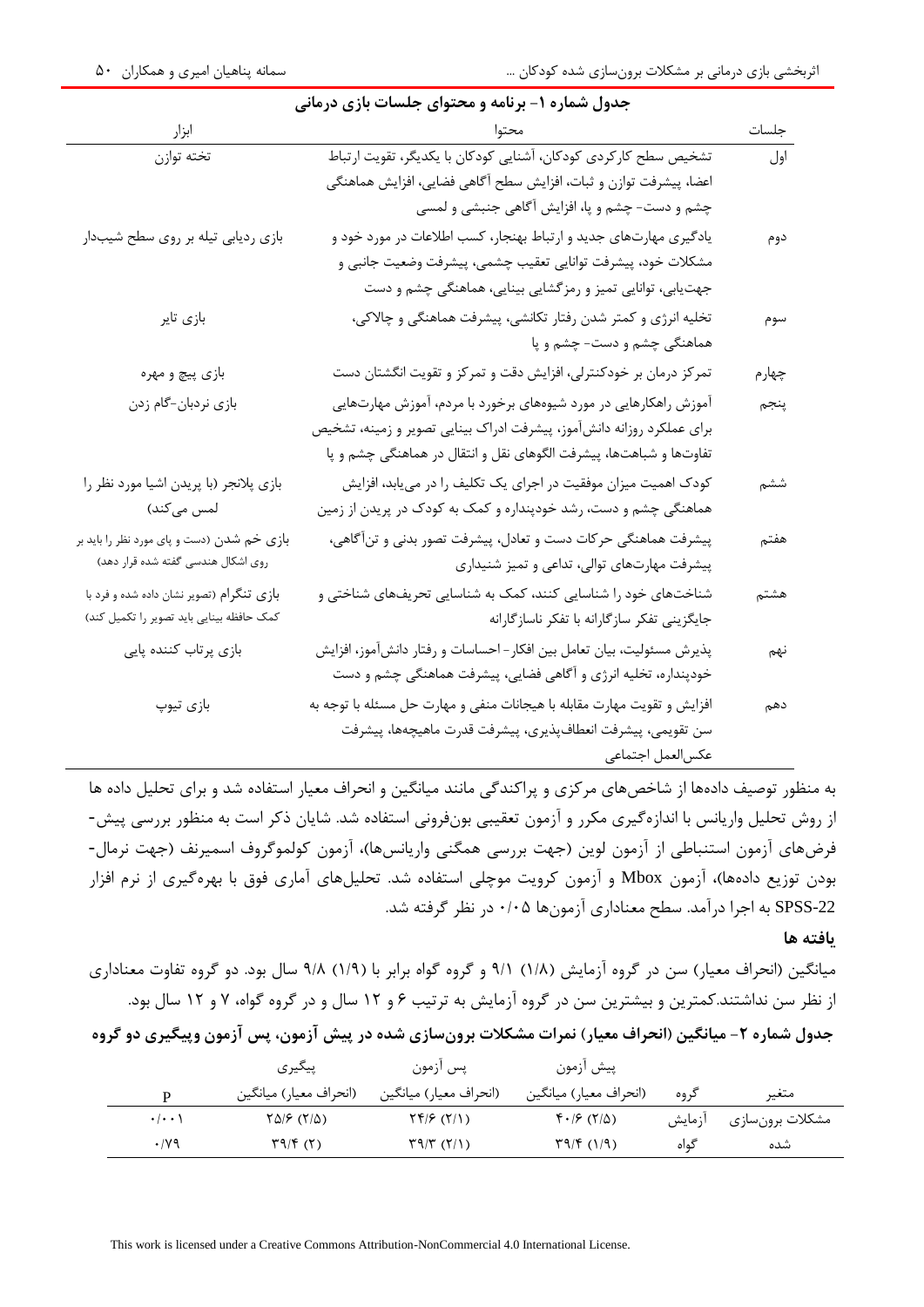قبل از انجام آزمون تحلیل واریانس با اندازهگیری مکرر، جهت رعایت پیشفرضها، نتایج آزمونهای M باکس، کرویت موچلی و لوین بررسی شد. از آنجایی که آزمون M باکس برای هیچ یک از متغیرهای پژوهش معنادار نبود، بنابراین شرط همگنی ماتریسهای واریانس-کوواریانس رد نشد. همچنین عدم معناداری هیچ یک از متغیرها در آزمون لوین نشان داد که فرض برابری واریانسهای بین گروهی رد نشد. در نهایت بررسی نتایج آزمون کرویت موچلی نشان داد که این آزمون نیز برای متغیرهای پژوهش معنی دار بود، و بنابراین فرض برابری واریانسهای درون آزمودنیها (فرض کرویت) رعایت نشد )0/001<P). بنابراین از آزمون گرینهاوس گیزر برای بررسی نتایج آزمون تک متغیره برای اثرات درون گروهی و اثرات متقابل استفاده شد. همچنین آزمون گرینهاوس گیزر با مقداری برابر 0/21 )0/001<P )تفاوت معناداری را از نظر اثربخشی بازی درمانی بر مشکالت برونسازی شده در گروههای آزمایش و گواه در سطح معناداری 0/05 نشان داد.

 $\rm{F}$  مقیاس منبع متغیر منبع اثر مقدار احتمال مجذور اتا<br>مقدار احتمال مجذور اتا مشکالت برونسازی شده درون گروهی زمان 11/47 0/001< 0/22 زمانگروه 42/06 0/001< 0/65 بین گروهی گروه 40/30 0/001< 0/64

**جدول شماره -3 تحلیل اندازهگیری مکرر برای بررسی تأثیر زمان و گروه بر مشکالت برونسازی شده**

نتایج جدول شماره 3 نشان داد که تحلیل واریانس متغیر مشکالت برونسازی شده برای اثر زمان )0/001<P )و اثر گروه )0/001<P )معنادار و اندازه اثر مداخله گروهی برای مشکالت برونسازی شده 0/64 بود. این بدین معنی بود که متغیر مشکالت برونسازی شده بین دو گروه آزمایش و گواه در طی مراحل پژوهش اختالف معنیداری وجود داشت که حاکی از تأثیر مداخله بود. جهت بررسی تفاوت در هر یک از گروهها از آزمون تعقیبی بونفرونی استفاده شد که در جدول شماره 4 ارایه شد.

جدول شماره ۴- نتایج آزمون تعقیبی بونفرونی برای مقایسه زوجی میانگین زمانهای اندازهگیری متغیرهای پژوهش

| مقدار احتمال                          | خطاي معيار برأورد | تفاوت ميانگين |         | مہ احا   | متغير        |
|---------------------------------------|-------------------|---------------|---------|----------|--------------|
| $\langle \cdot   \cdot \cdot \rangle$ | ۱۵۱               | $-7/79$       | پسازمون | پيشازمون | مشكلات       |
| $\langle \cdot   \cdot \cdot \rangle$ | $\cdot$ /5)       | $-1/95$       | پیگیری  |          | برونسازي شده |
| $\cdot/\lambda\cdot f$                | $\cdot$ /5۳       | $\cdot$ /۳۳   | پيگيري  | پسازمون  |              |



**نمودار شماره -1 میانگین نمرات دو گروه در مشکالت برونسازی شده در مراحل پیشآزمون، پسآزمون و پیگیری**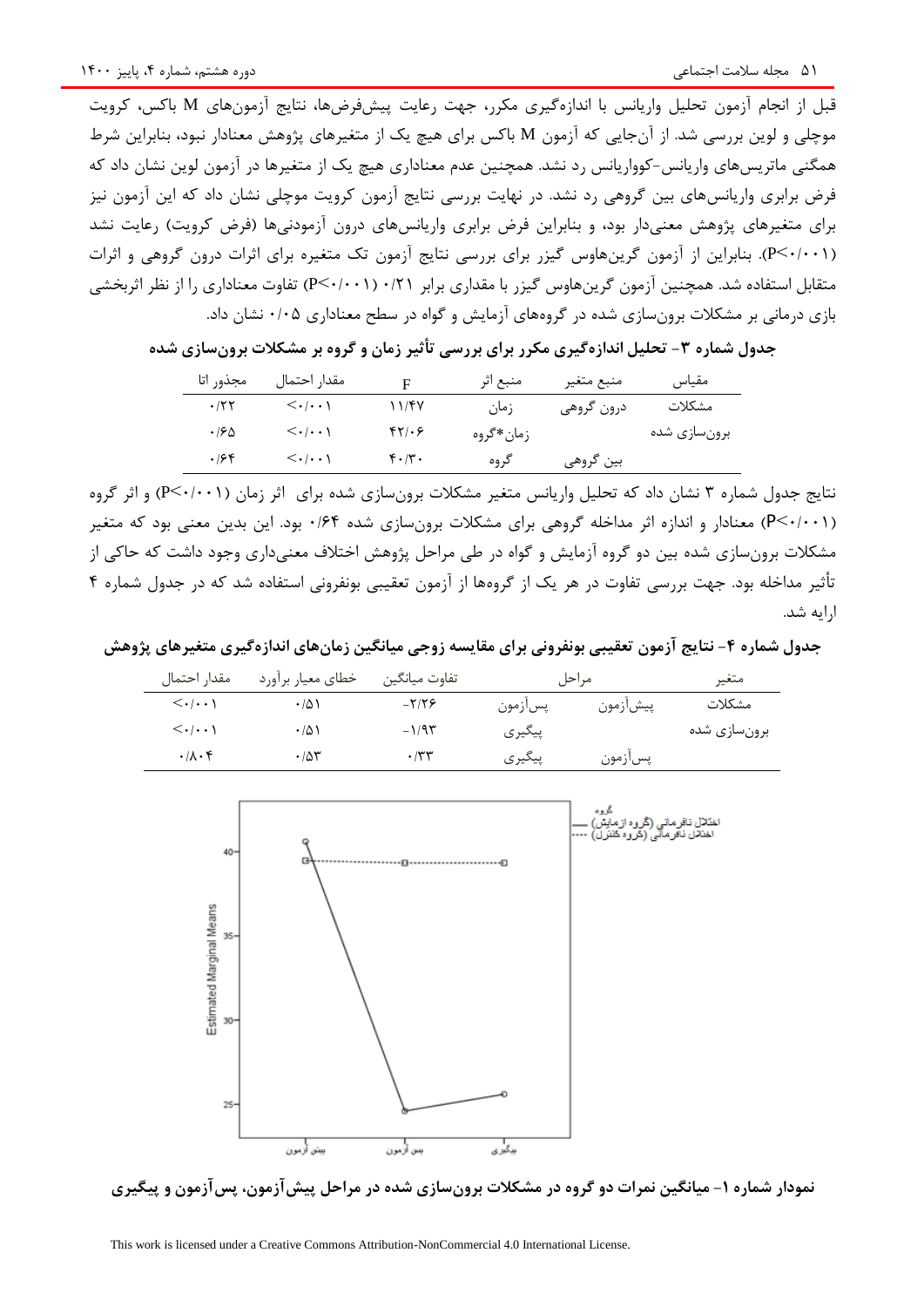نتایج جدول شماره ۶ و نمودار شماره ۱ نشان داد در گروه آزمایش میانگین (انحراف معیار) مشکلات برون سازی شده از )2/5( 40/6 در پیش آزمون به )2/1( 24/6 در پس آزمون و )2/5( 25/6 در پیگیری کاهش یافت )0/001<P). اما در گروه گواه آزمایش میانگین (انحراف معیار) مشکلات برون سازی شده از (۱/۹) ۳۹/۴ در پیش آزمون به (۲/۱) ۳۹/۳ در پس آزمون و )2( 39/4 در پیگیری رسید که تفاوت معنی داری نداشت.

**بحث**

مطالعه نشان داد در گروه آزمایش میانگین (انحراف معیار) مشکلات برون سازی شده از (۲/۵) ۴۰/۶ در پیش آزمون به )2/1( 24/6 در پس آزمون و )2/5( 25/6 در پیگیری کاهش یافت. اما در گروه گواه تفاوت معنی داری نداشت.

نتایج این پژوهش با پژوهش Ray & Stulmaker مبنی بر اثربخشی بازیدرمانی کودكمحور بر اضطراب، پرخاشگری، و بیاختیاری ادرار و مدفوع )17( و همچنین با نتایج پژوهش Ray و همکاران مبنی بر اثربخشی بازیدرمانی بر مشکالت عاطفی و رفتاری (۱۸) همسو بود. در همین راستا، این یافته با نتایج پژوهش آریاپوران و اسکندری مبنی بر تأثیر بازی درمانی گروهی بر عالیم نافرمانی مقابله ای و اختالل رفتار در کودکان 3 تا 6 ساله دارای عالئم بیش فعالی-کاستی توجه )19( و همچنین نتایج پژوهش صفری و همکاران مبنی بر تأثیر بازی درمانی با رویکرد شناختی- رفتاری بر کاهش نشانههای اختالل نافرمانی مقابلهای در دانش آموزان )20( همسو بود.

در تبیین یافته فوق میتوان گفت که اختالل نافرمانی مقابلهای یکی از مشکالت رفتاری برونیسازیشده دوران کودکی است. از مهمترین عالئم تشخیصی این اختالل میتوان به لجبازی و تبعیتنکردن عمدی از دستورات والدین و دیگر بزرگسالان اشاره کرد (۸). در این اختلال الگوی بارزی از رفتارهای خصومتآمیز و مخالفتجویانه در برابر مراجع قدرت وجود دارد که با سطح رشدی کودك متناسب نیست و در عملکرد تحصیلی و اجتماعی کودك اخالل ایجاد میکند. در اختالل نافرمانی مقابلهای رفتارهای تضادورزانه، از کوره دررفتن، زودرنجی، رعایتنکردن دستورات و مقررات و رفتارهای قانونشکنانه در مقایسه با کودکان همسن بسیار بیشتر است، اما الگوهای رفتاری پرخاشگرانه شدید و نقض جدی قوانین و مقررات اجتماعی دیده نمیشود (۶). شیوع این اختلال قبل از بلوغ در پسران بیشتر است، ولی بعد از بلوغ در هر دو جنس مساوی میشود.

در تبیین تأثیر روش بازی درمانی بر کاهش اختالل نافرمانی مقابله جویانه می توان گفت کودکان دارای این اختالل در فرایند بازی درمانی با مواجه شدن با قوانین گروهی و پرداختن به فعالیتهای انتخابی، دیدگاه و شناخت غلط آنها اصالح گردیده و در نتیجه در فرایند درمان با بازی به اصالح رفتارهای خود میپردازند. همچنین در فضای بازی درمانی با اقدامات درمانی که در مورد روابط کودك با افراد دیگر و بخصوص با اعضای خانواده به عمل میآید، کودك به وسیله بازخوردهای این شیوه درمانی پی به نادرست بودن رفتار خود برده و فرایند درمان به صورت غیر مستقیم به اصالح رفتار نامطلوب کودکان کمک می کند (۹). این کودکان در این روش از طریق ایفا نقش ریشه مقاومتهایی که در واقع علت اصلی رفتار مقابله ای آنها است را متوجه شده و در نتیجه این مقاومتها شکسته می شود و درمان حاصل میگردد.

پژوهش حاضر، همانند هر پژوهش دیگر محدودیت هایی داشته است که بیان آنها می تواند یافته ها و پیشنهادهای پژوهش را تصریح کرده و پژوهشگران بعدی را در اتخاذ تدابیر مؤثر برای مقابله با تهدید روایی درونی و بیرونی طرح های پژوهشی یاری دهد. محدودیت های اساسی پژوهش حاضر به قرار زیر می باشد. این نتایج ممکن است در بافت های فرهنگی، قومیتی، جنسیتی و گروههای سنی متفاوت تغییر یابند. کودکان شرکت کننده در این پژوهش دارای خانواده بودند لذا نتایج پژوهش قابل تعمیم به کودکان بیسرپرست نمیباشد. پیشنهاد میشود به منظور اثربخشی و جذابیت هر چه بیشتر بازی درمانی، از بازیهای محلی استفاده شود. پیشنهاد میشود به منظور اثربخشی و جذابیت هر چه بیشتر بازیدرمانی از بازیهای نرم افزاری )رایانه و موبایل( استفاده شود. پیشنهاد می شود اثربخشی بازیدرمانی با رویکردهای دیگر نیز مورد استفاده قرار گیرد. پیشنهاد میشود پژوهشهای بین فرهنگی برای بررسی اثربخشی بازیدرمانی انجام گیرد.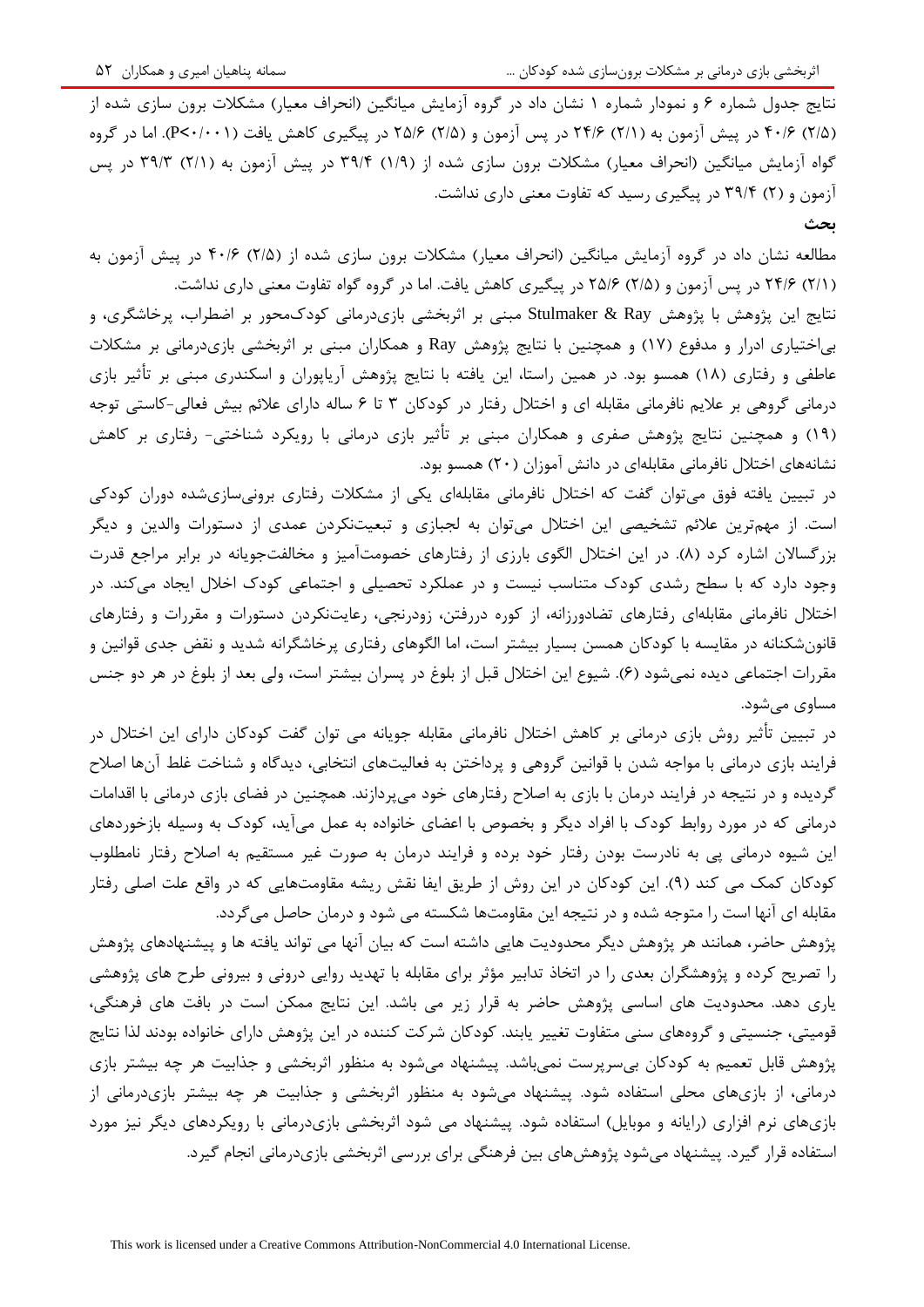# **نتیجهگیری**

مطالعه نشان داد که بازیدرمانی موجب کاهش مشکالت برونسازی شده کودکان مبتال به اختالل نافرمانی مقابلهجویانه شد و میتوان از این درمان در جهت بهبود مشکالت روانشناختی کودکان مبتال به اختالل نافرمانی مقابله جویانه استفاده کرد. **تشکر و قدردانی** نویسندگان از تمام افرادی که در این پژوهش شرکت کردند، کمال تشکر و قدردانی را دارند. این مقاله دارای کد کمیته اخالق .1398.040REC.CHALUS.IAU.IR از دانشگاه آزاد اسالمی واحد چالوس می باشد. **تعارض در منافع** نویسندگان اظهار می دارند هیچ گونه تعارض منافعی در مورد این مقاله وجود ندارد.

#### **REFERENCES**

- 1. Sellers R, Warne N, Pickles A, Maughan B, Thapar A, Collishaw S. Cross-cohort change in adolescent outcomes for children with mental health problems. Journal of Child Psychology and Psychiatry. 2019;60(7):813-21.
- 2. Eruyar S, Huemer J, Vostanis P. How should child mental health services respond to the refugee crisis?. Child and Adolescent Mental Health. 2018;23(4):303-12.
- 3. Paulus FW, Ohmann S, Popow C. Practitioner Review: School‐based interventions in child mental health. Journal of Child Psychology and Psychiatry. 2016;57(12):1337-59.
- 4. Gopalan G, Hooley C, Winters A, Stephens T. Perceptions among child welfare staff when modifying a child mental health intervention to be implemented in child welfare services. American journal of community psychology. 2019;63(3-4):366-77.
- 5. Wolpert M, Rutter H. Using flawed, uncertain, proximate and sparse (FUPS) data in the context of complexity: learning from the case of child mental health. BMC medicine. 2018;16(1):82.
- 6. Waldman ID, Rowe R, Boylan K, Burke JD. External validation of a bifactor model of oppositional defiant disorder. Molecular psychiatry. 2018;1(2):1-12.
- 7. Masi G, Manfredi A, Nieri G, Muratori P, Pfanner C, Milone A. A naturalistic comparison of methylphenidate and risperidone monotherapy in drug-naive youth with attention-deficit/hyperactivity disorder comorbid with oppositional defiant disorder and aggression. Journal of clinical psychopharmacology. 2017;37(5):590-4.
- 8. Christenson JD, Crane DR, Malloy J, Parker S. The cost of oppositional defiant disorder and disruptive behavior: A review of the literature. Journal of Child and Family Studies. 2016;25(9):2649-58.
- 9. Schoorl J, van Rijn S, de Wied M, Van Goozen S, Swaab H. Boys with oppositional defiant disorder/conduct disorder show impaired adaptation during stress: An executive functioning study. Child Psychiatry & Human Development. 2018;49(2):298-307.
- 10.Cavanagh M, Quinn D, Duncan D, Graham T, Balbuena L. Oppositional defiant disorder is better conceptualized as a disorder of emotional regulation. Journal of attention disorders. 2017;21(5):381-9.
- 11. Guest JD, Carlson RG. Utilizing mindfulness strategies to manage negative countertransference and feelings of dislike while working with children exhibiting externalized behaviors. Journal of Psychotherapy Integration. 2019;29(4):426-35.
- 12.Mirzaaghasi R, Behbudi M, Fard FD. A comparative study on the predictive influence of family function and attachment style in foreseeing externalized behavioral problems in children. Journal of fundamentals of mental health. 2019;21(5):44-53.
- 13. Shaikh EA, Shinde VR. Gender differences in internalized and externalized behavioral problems among school going children. Indian Journal of Health & Wellbeing. 2018;9(4):11-22.
- 14. Wilson BJ, Ray D. Child-centered play therapy: Aggression, empathy, and self-regulation. Journal of Counseling & Development. 2018;96(4):399-409.
- 15.Ceballos PL, Bárcenas Jaimez G, Bratton SC. Considerations for play therapy research with Latino populations. International Journal of Play Therapy. 2020;29(4):213.
- 16. Halfon S. Play profile constructions: An empirical assessment of children's play in psychodynamic play therapy. Journal of Infant, Child, and Adolescent Psychotherapy. 2017;16(3):219-33.